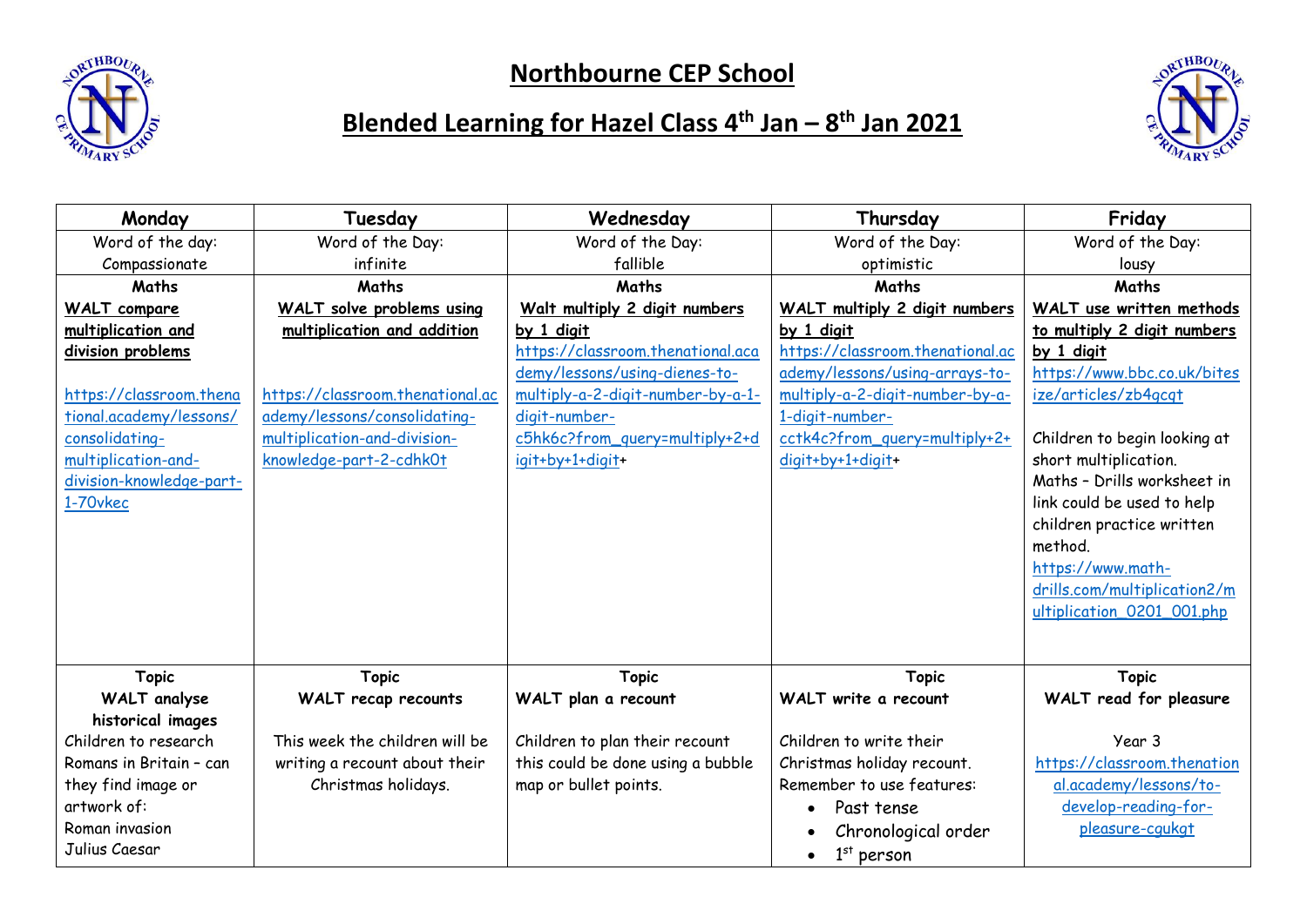| Queen Boudica<br>Roman soldiers<br>Children to make<br>predictions about<br>context around each<br>image | Children to use the following<br>link to recap features of a<br>recount.<br>https://www.bbc.co.uk/bitesize<br>/topics/z2yycdm/articles/zqfhc<br><u>j6</u> | Website link below can be used to<br>help children with features and<br>top tips.<br>https://www.literacyideas.com/re<br>counts | 5 w's<br>$\bullet$<br>Who, what, where,<br>when and why.<br>Children can write up recount<br>on computer using different<br>fonts and styles to help<br>practice ICT skills. | Year 4<br>https://classroom.thenation<br>al.academy/lessons/to-<br>develop-reading-for-<br>pleasure-61hk2c |
|----------------------------------------------------------------------------------------------------------|-----------------------------------------------------------------------------------------------------------------------------------------------------------|---------------------------------------------------------------------------------------------------------------------------------|------------------------------------------------------------------------------------------------------------------------------------------------------------------------------|------------------------------------------------------------------------------------------------------------|
| Art<br>WALT use natural                                                                                  | Science<br>WALT investigate states of                                                                                                                     | Jigsaw<br>WALT discuss dreams and goals                                                                                         | P.E<br>Children to create a dance or                                                                                                                                         | R.E<br>What kind of world did                                                                              |
| environments to create                                                                                   | matter                                                                                                                                                    |                                                                                                                                 | gym routine that can be                                                                                                                                                      | Jesus want?                                                                                                |
| $art$                                                                                                    | https://www.bbc.co.uk/bitesize                                                                                                                            | Children to think about why it is                                                                                               | completed inside.                                                                                                                                                            |                                                                                                            |
|                                                                                                          | /topics/zkgq87h/articles/zsqw                                                                                                                             | important to have dreams and                                                                                                    |                                                                                                                                                                              | Children to analyse and                                                                                    |
|                                                                                                          | <b>WXS</b>                                                                                                                                                | goals.                                                                                                                          | Children could also research a                                                                                                                                               | annotate big frieze image                                                                                  |
| https://www.bbc.co.uk/b                                                                                  | Children to use circle map                                                                                                                                |                                                                                                                                 | favourite sport or sport team to                                                                                                                                             | (attached below).                                                                                          |
| itesize/clips/zp9jxnb                                                                                    | template (attached)                                                                                                                                       | Children to create a secret dream                                                                                               | find out training routines they                                                                                                                                              |                                                                                                            |
| children to watch video                                                                                  | Inside circle children write                                                                                                                              | box.                                                                                                                            | have been doing over the course                                                                                                                                              |                                                                                                            |
| in link - children to think                                                                              | things they know about:<br>Solid, liquid and gasses<br>$\bullet$                                                                                          | Children will have to think                                                                                                     | of the last year.                                                                                                                                                            |                                                                                                            |
| about different areas of                                                                                 | Heating and cooling<br>$\bullet$                                                                                                                          | carefully about some dreams or                                                                                                  |                                                                                                                                                                              |                                                                                                            |
| their house/garden they                                                                                  | Water cycles<br>$\bullet$                                                                                                                                 | goals they wish to achieve this                                                                                                 |                                                                                                                                                                              |                                                                                                            |
| could use as inspiration                                                                                 | Evaporating<br>$\bullet$                                                                                                                                  | year - place these dreams in a                                                                                                  |                                                                                                                                                                              |                                                                                                            |
| for their artwork.                                                                                       | Children to then write some                                                                                                                               | safe secret place to be revisited                                                                                               |                                                                                                                                                                              |                                                                                                            |
|                                                                                                          | scientific questions they would                                                                                                                           | at the end of the year.                                                                                                         |                                                                                                                                                                              |                                                                                                            |
|                                                                                                          | like to find out over the term on                                                                                                                         |                                                                                                                                 |                                                                                                                                                                              |                                                                                                            |
|                                                                                                          | the outside of circle.                                                                                                                                    |                                                                                                                                 |                                                                                                                                                                              |                                                                                                            |
|                                                                                                          |                                                                                                                                                           |                                                                                                                                 |                                                                                                                                                                              |                                                                                                            |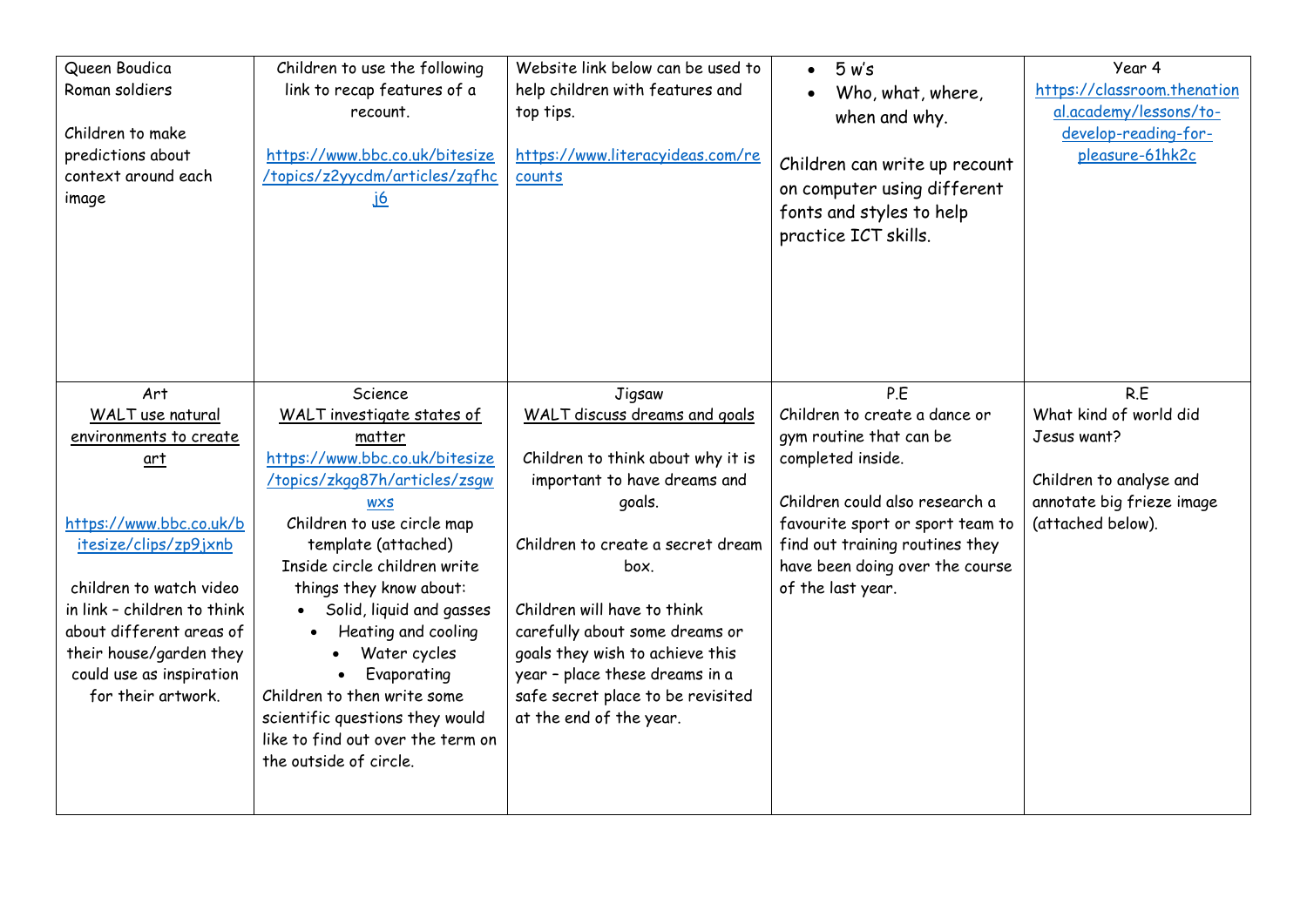## Instructions for **Word of the Day:**

- 1. How many syllables are in the word?
- 2. What word class is it?
- 3. What does it mean? Use a dictionary to help you.
- 4. Think of a sentence using the word say it out loud.
- 5. How can you improve your sentence? Can you add further description or information? Can you alter the word order to make it sound more interesting?
- 6. Write your best sentence down.
- 7. What prefixes and/or suffixes can you use with the word (if any)? How do they change the meaning?
- 8. Can you think of any synonyms or antonyms?
- 9. On Friday, write a paragraph using all the words of the day for this week.

For further information and guidance you can go to<https://vocabularyninja.co.uk/word-of-the-day/>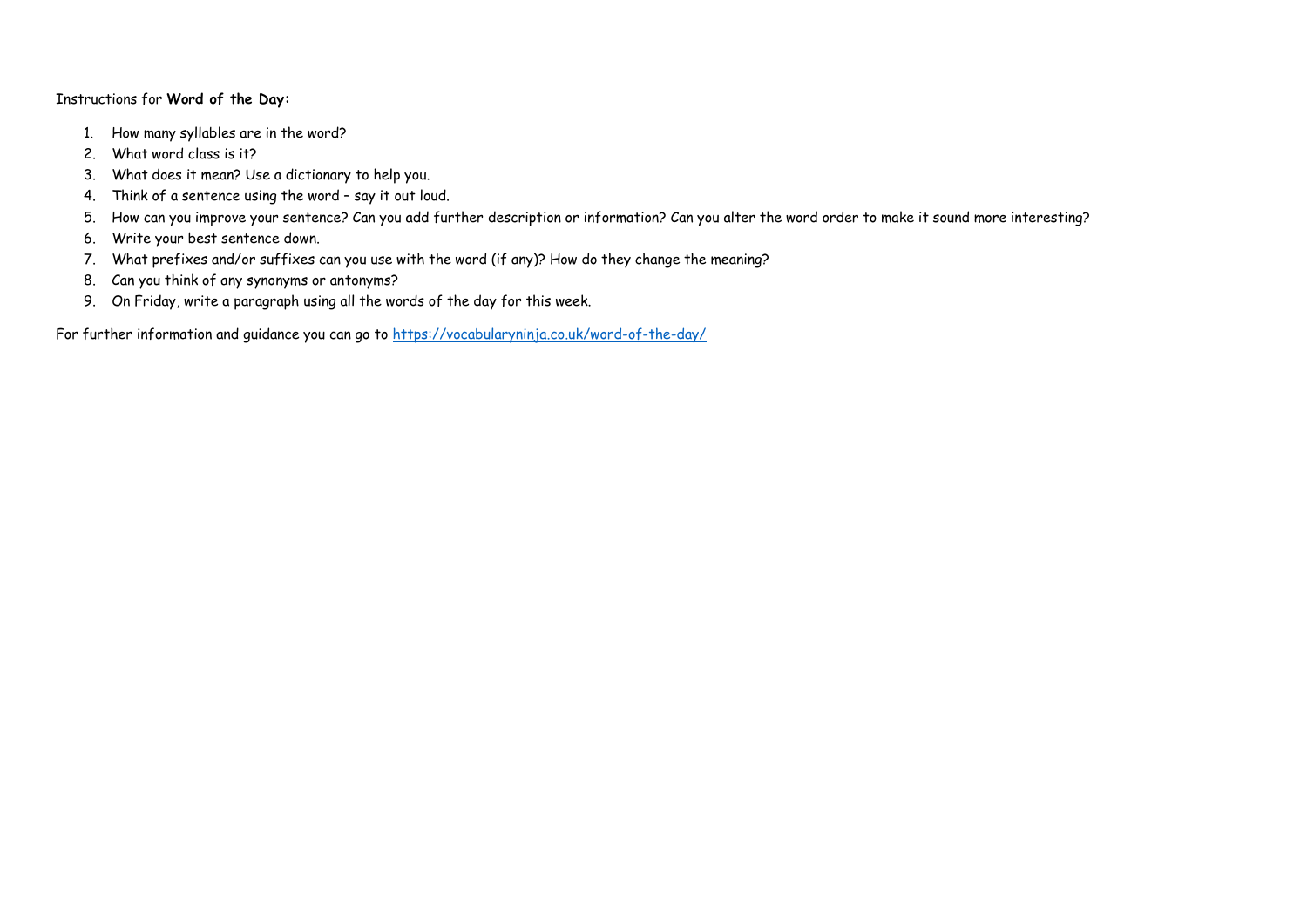